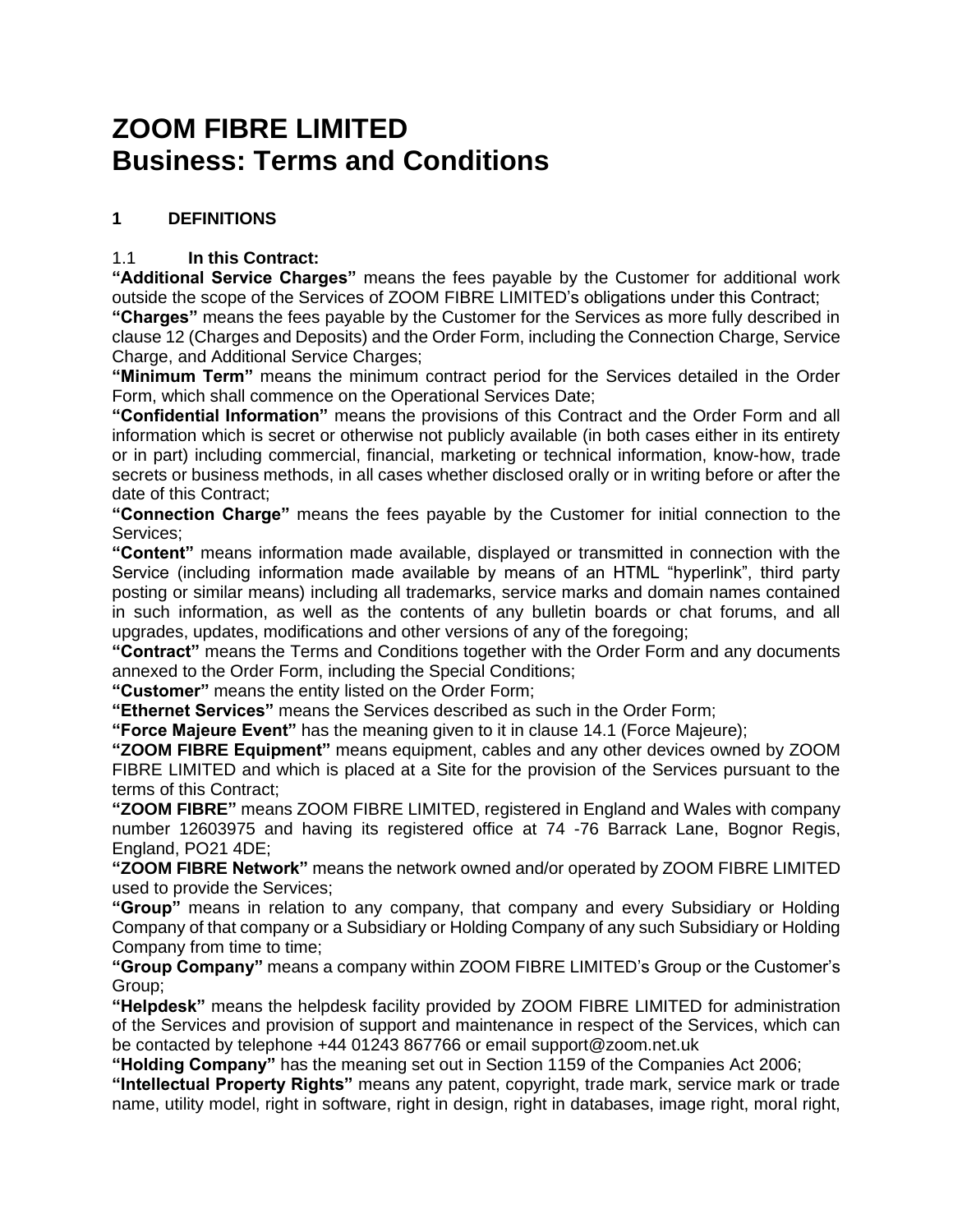right in an invention, right relating to passing off, domain name, right in confidential information (including trade secrets) or right of privacy, and all similar or equivalent rights in each case whether registered or not and including all applications (or rights to apply) for, or renewal or extension of, such rights which exist now or which will exist in the future in the United Kingdom;

**"Internet Access Services"** means the high-speed Internet access services provided by ZOOM FIBRE LIMITED, as detailed in the Order Form;

**"Internet"** means the global data network comprising interconnected networks using the TCP/IP protocol suite;

**"Internet Protocol" or "IP"** means the principal communications protocol in the Internet protocol suite for relaying datagrams across network boundaries;

**"Local Area Network" or "LAN"** means a computer network that interconnects computers in a limited area such as a home, school, computer laboratory or office building using network media; **"Managed Router Services"** means the Services described as such in the Order Form;

**"Marks"** means a trademark, service mark, trade name, logo or other indicia of origin that serves to identify a Party, its products or services;

**"Operational Services Date"** means the date when the Services are first made available to the Customer at the Site, or when the Customer first uses the Service, whichever is the earlier;

**"Order Form"** means the form that sets out the detailed configuration and specification of, the Services and the Charges and any documents annexed to such Order Form, including the Special Conditions;

**"Party"** means either ZOOM FIBRE or the Customer and **"Parties"** means both ZOOM FIBRE and the Customer;

**"Renewal Term"** has the meaning set out in clause 2.2 (Commencement and Duration of this Contract);

**"Services"** means the Internet Access Services, Managed Router Services, Ethernet Services, Voice Services or other services provided by ZOOM FIBRE to the Customer as described in documents attached to the Order Form;

**"Service Charge"** means the periodic fees payable by the Customer for the Services, as detailed in the Order Form;

**"Site"** means the place at which ZOOM FIBRE shall provide the Services to the Customer, as detailed in the Order Form;

**"Special Conditions"** means the terms set out an Annex 1 (Special Conditions) to the Order Form, which amend or supplement these Terms and Conditions;

**"Subsidiary"** has the meaning set out in Section 1159 Companies Act 2006;

**"System Administrator"** means a person named by the Customer to be the single point of contact for ZOOM FIBRE for matters relating to the provision of the Services;

**"Terms and Conditions"** means terms and conditions set out in Clauses 1 to 20 of this document;

**"URL" or "Uniform Resource Locator"** means the full address for a website on the Internet;

**"User"** means anyone who is authorised by the Customer to use or access the Services, including any customer of the Customer accessing or using the Services through the Customer's network; **"Working Day"** means Monday to Friday, excluding bank or public holidays in England; and **"Working Hours"** means 09:00 hours to 18:00 hours on a Working Day.

#### 1.2 **Interpretation**

(a) The headings in this Contract are inserted for convenience only and shall not affect the interpretation or construction of this Contract.

(b) Words expressed in the singular shall include the plural and vice versa. Words referring to a particular gender include every gender. References to a person include an individual, company, body corporate, corporation, unincorporated association, firm, partnership or other legal entity.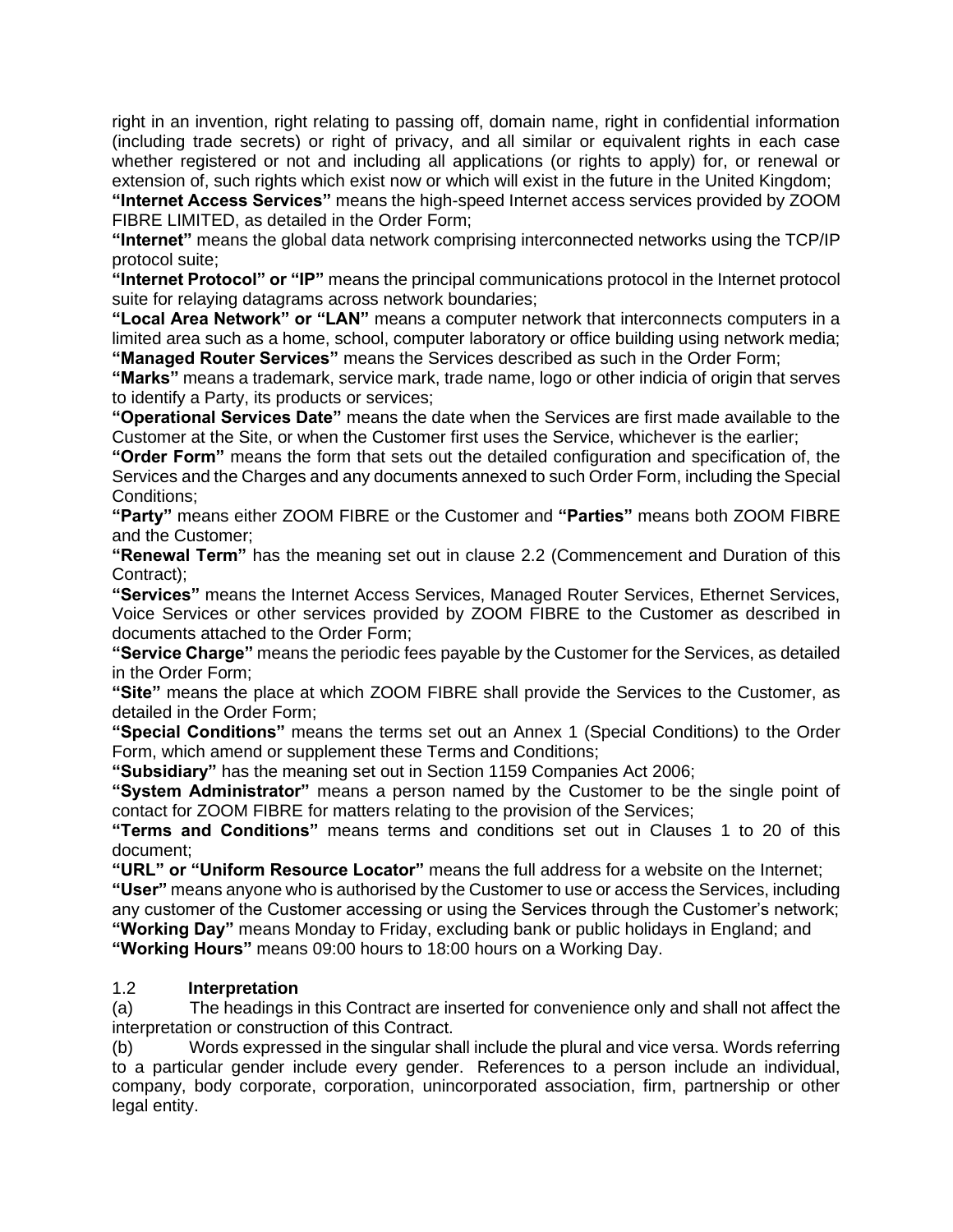(c) The words "other", "including" and "in particular" shall not limit the generality of any preceding words or be construed as being limited to the same class as any preceding words where a wider construction is possible.

(d) References to any statute or statutory provision shall include (i) any subordinate legislation made under it, (ii) any provision which it has modified or re-enacted (whether with or without modification), and (iii) any provision which subsequently supersedes it or re-enacts it (whether with or without modification).

(e) All references in this Contract to clauses are to the clauses to this Contract unless otherwise stated.

(f) In the event of any conflict, inconsistency or ambiguity between these Terms and Conditions and an Order Form, the following order of precedence shall apply:

(i) firstly, the Special Conditions;

- (ii) secondly, these Terms and Conditions;
- (iii) thirdly, the Order Form; and
- (iv) lastly, any other documents attached to the Order Form.

# **2. COMMENCEMENT AND DURATION OF THIS CONTRACT**

2.1 This Contract begins on the date that the Order Form is signed by both Parties and will continue through the Minimum Term and each Renewal Term thereafter until and unless terminated in accordance with the terms of this Contract.

2.2 On expiry of the Minimum Term, this Contract shall automatically renew for successive periods of one (1) year (each such period being a **"Renewal Term"**), unless the Customer provides ZOOM FIBRE with thirty (30) days' written notice prior to the expiry of the Minimum Term or the then current Renewal Term that it wishes to terminate this Contract.

# **3 PROVISION OF THE SERVICE**

3.1 ZOOM FIBRE shall:

(a) provide the Services:

(i) in accordance with this Contract; and

(ii) with the reasonable skill and care of a competent telecommunications service provider.

(b) manage the ZOOM FIBRE Network between the hours of 8am-8pm daily, 7 days per week.

3.2 If the System Administrator reports a fault in the Services, ZOOM FIBRE will respond to the fault by carrying out one or more of the following actions:

(a) providing advice by telephone, including advice, where appropriate, as to tests and checks to be carried out by the Customer;

(b) where possible, carrying out remote diagnostic checks from ZOOM FIBRE's own premises; or

(c) visiting the Site if ZOOM FIBRE's action under clauses 3.2(a) and 3.2(b) does not result in the fault being diagnosed or cleared and where such Site visit is considered necessary by ZOOM FIBRE.

3.3 ZOOM FIBRE will take all proper steps without undue delay to correct any reported fault in the Services; and in any event, they shall endeavour to review any issue within 2 hours of the Customer contacting them.

3.4 If ZOOM FIBRE performs work to correct a reported fault but confirms that no fault exists, the Customer shall pay an Additional Charge for such work.

3.5 ZOOM FIBRE may from time to time:

(a) change the technical specification of the Services and/or the codes or numbers used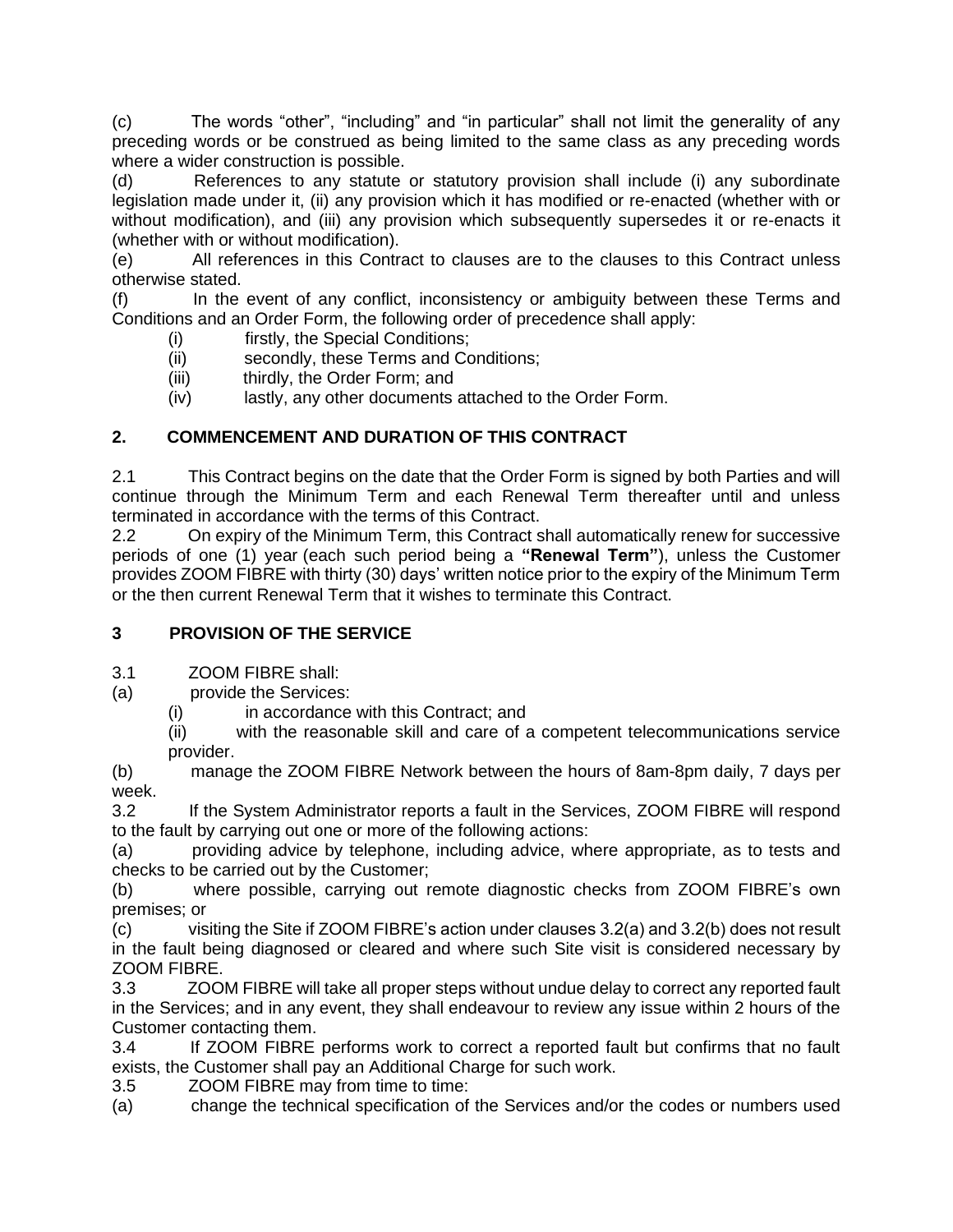by ZOOM FIBRE for the provision of the Services for operational reasons, provided that any change to the technical specification does not materially affect the performance of the Services;

(b) issue instructions to the Customer that it believes are necessary for reasons of health, safety or the quality of the Services provided by ZOOM FIBRE to the Customer or any other customer of ZOOM FIBRE and the Customer shall comply with such instructions; or

(c) temporarily suspend the Services because of an emergency or to undertake maintenance or implement improvements to the Services. ZOOM FIBRE will use reasonable endeavours to keep the period of any temporary suspension to a minimum and will restore the Services as soon as possible after the event giving rise to the temporary suspension.

Where any of the actions listed above are necessary, ZOOM FIBRE will use its reasonable endeavours to give the Customer as much advance notice as possible. Failure to provide such notice shall not prevent ZOOM FIBRE from exercising its rights set out in this clause 3.5 or deemed to be a breach under this Contract by ZOOM FIBRE.

3.6 With the exception of the ZOOM FIBRE Equipment, the Customer is responsible for providing suitable computer hardware, software and telecommunications equipment and related services necessary to access and use the Services.

3.7 ZOOM FIBRE shall accept instructions from persons who ZOOM FIBRE reasonably believe are acting with the Customer's authority or knowledge.

## **4 ZOOM FIBRE EQUIPMENT**

4.1 Where ZOOM FIBRE needs to install ZOOM FIBRE Equipment at a Site to enable ZOOM FIBRE to provide the Services, this shall be at a charge to the Customer. Notwithstanding this, the Customer shall at no charge to ZOOM FIBRE:

(a) prior to installation of the ZOOM FIBRE Equipment at the Site:

(i) obtain all necessary consents and permissions (including wayleave agreements from the property owner) in order for ZOOM FIBRE to install the ZOOM FIBRE Equipment;

(ii) prepare the Site in accordance with ZOOM FIBRE's reasonable instructions (if any);

(iii) make available suitable space and conditions at the Site for the installation of the ZOOM FIBRE Equipment; and

(iv) provide sufficient electricity to power the ZOOM FIBRE Equipment.

(b) after installation of the ZOOM FIBRE Equipment at the Site has been completed, restore the condition of the Site, including any re-decorating that may be required.

4.2 From the date of installation of the ZOOM FIBRE Equipment at the Site, the Customer shall:

(a) be responsible and bear all risk for (but not title to) the ZOOM FIBRE Equipment;

(b) not add to, modify or in any way interfere with the ZOOM FIBRE Equipment, nor allow anyone else (other than someone authorised by ZOOM FIBRE) to do the same; and

(c) be responsible to ZOOM FIBRE for any loss of or damage to the ZOOM FIBRE Equipment, except where such loss or damage is due to fair wear and tear of the ZOOM FIBRE Equipment or is caused by ZOOM FIBRE or its subcontractors.

4.3 Title to and property in the ZOOM FIBRE Equipment shall remain vested in ZOOM FIBRE at all times (even though they have been delivered to the Site and risk has passed to the Customer).

# **5 CONNECTION OF EQUIPMENT TO THE SERVICE**

5.1 If the Customer chooses not to use the router provided by ZOOM FIBRE and accesses the Services via a LAN, the Customer shall:

(a) provide and maintain a suitable LAN and IP router capable of interfacing satisfactorily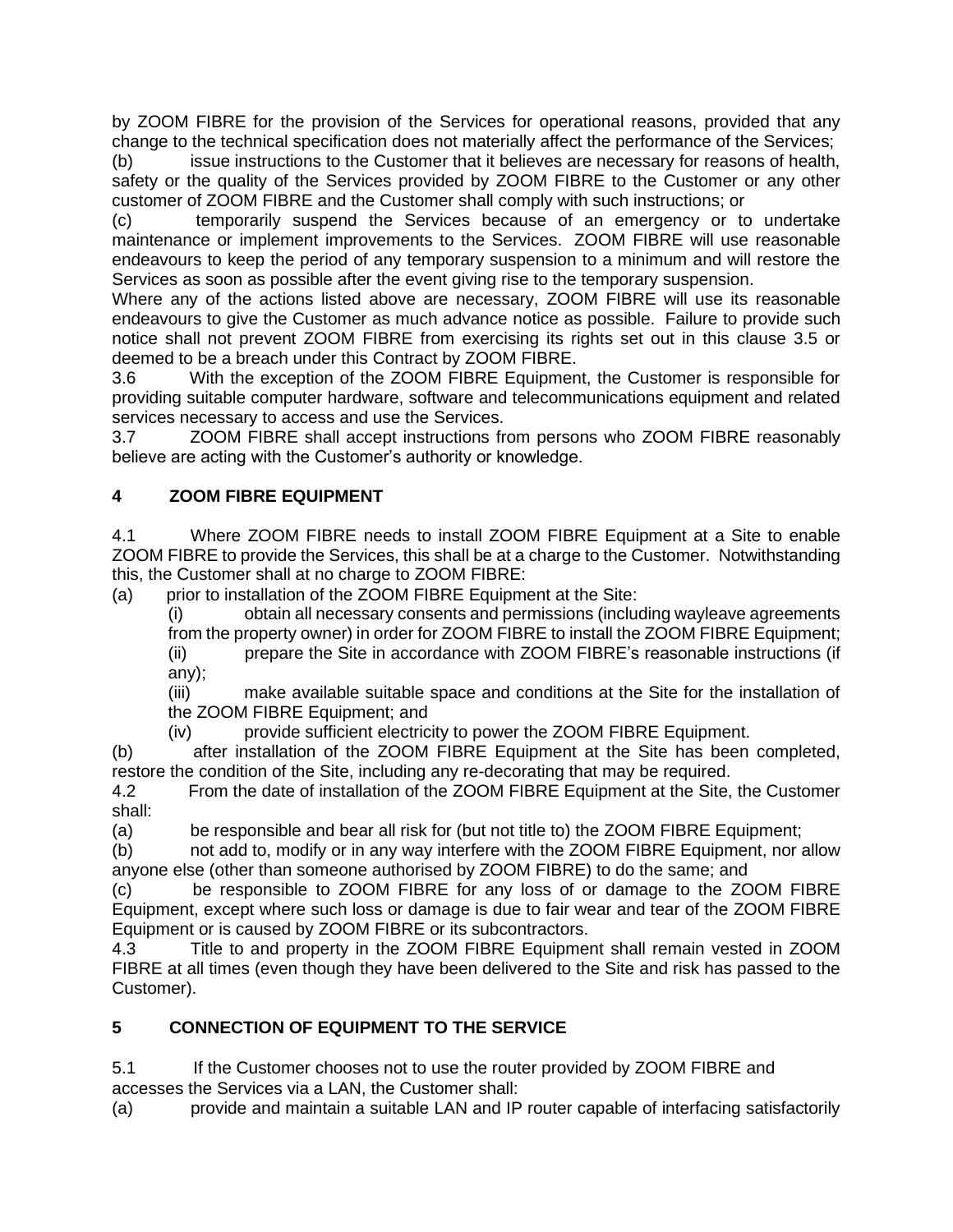with the Services;

(b) configure the IP router; and

(c) appoint a System Administrator.

5.2 ZOOM FIBRE shall not be responsible for providing any support to the Customer, whether technical or otherwise, in respect of the Customer's LAN.

5.3 Where IP addresses are allocated to the Customer, these are for use in connection only with the Services and all rights in those IP addresses belong to ZOOM FIBRE. The Customer cannot sell them or agree to transfer them to anyone else and must not try to do so. If this Contract is terminated for any reason the IP addresses will revert to ZOOM FIBRE.

## **6 ACCESS AND SITE REGULATIONS**

6.1 To enable ZOOM FIBRE to carry out its obligations under this Contract, the Customer shall provide ZOOM FIBRE and its subcontractors who produce a valid identity card on arrival at the Site, with access to any Site. ZOOM FIBRE will normally only require access to a Site during its Working Hours, but may, on reasonable notice to the Customer, require the Customer to provide access at other times. ZOOM FIBRE may agree to work outside the Working Hours, but the Customer must pay Additional Charges, as detailed in the Order Form, for working outside the Working Hours.

6.2 ZOOM FIBRE shall (and shall procure that its subcontractors shall) comply with the Customer's reasonable Site procedures as previously advised in writing to ZOOM FIBRE prior to commencement of any works at and/or arrival at the Site. In the event of any conflict between the Site procedures and this Contract, this Contract shall prevail.

6.3 ZOOM FIBRE shall comply with the Customer's reasonable instructions in respect of the health and safety of people at a Site, provided that such instructions are notified to ZOOM FIBRE prior to the commencement of any works at the relevant Site.

## **7 USE OF THE SERVICES**

7.1 The Customer may use the Services for its own business purposes, provided always that the Customer :

(a) does not use the Services in any unlawful manner, for any unlawful purpose, or in any manner inconsistent with these terms, or act fraudulently or maliciously, for example, by hacking into or inserting malicious code, such as viruses, or harmful data, into the Services or any operating system;

(b) use must not infringe ZOOM FIBRE's intellectual property rights or those of any third party in relation to its use of the Services, including by the submission of any infringing materials; and

(c) does not use the Services to send any communication or material which is illegal, defamatory, offensive or otherwise objectionable, including to spam, or to send or provide unsolicited advertising or promotional material or, knowingly to receive responses to any spam, unsolicited advertising or promotional material sent or provided by any third party.

7.2 The Customer shall be responsible for:

(a) any access and use of the Services, including payment of all Charges incurred by the Customer and compliance with all terms and conditions by the Customer under this Contract; and

(b) ensuring that the Customer's equipment connected to the ZOOM FIBRE Network conforms to any and all interface specifications and routing protocols specified by ZOOM FIBRE.

7.3 The System Administrator must report all faults in the Services to the Helpdesk.

7.4 This Contract for the provision of the Services is between ZOOM FIBRE and the Customer. The Customer may not resell the Services nor allow the Services to be used by any third party.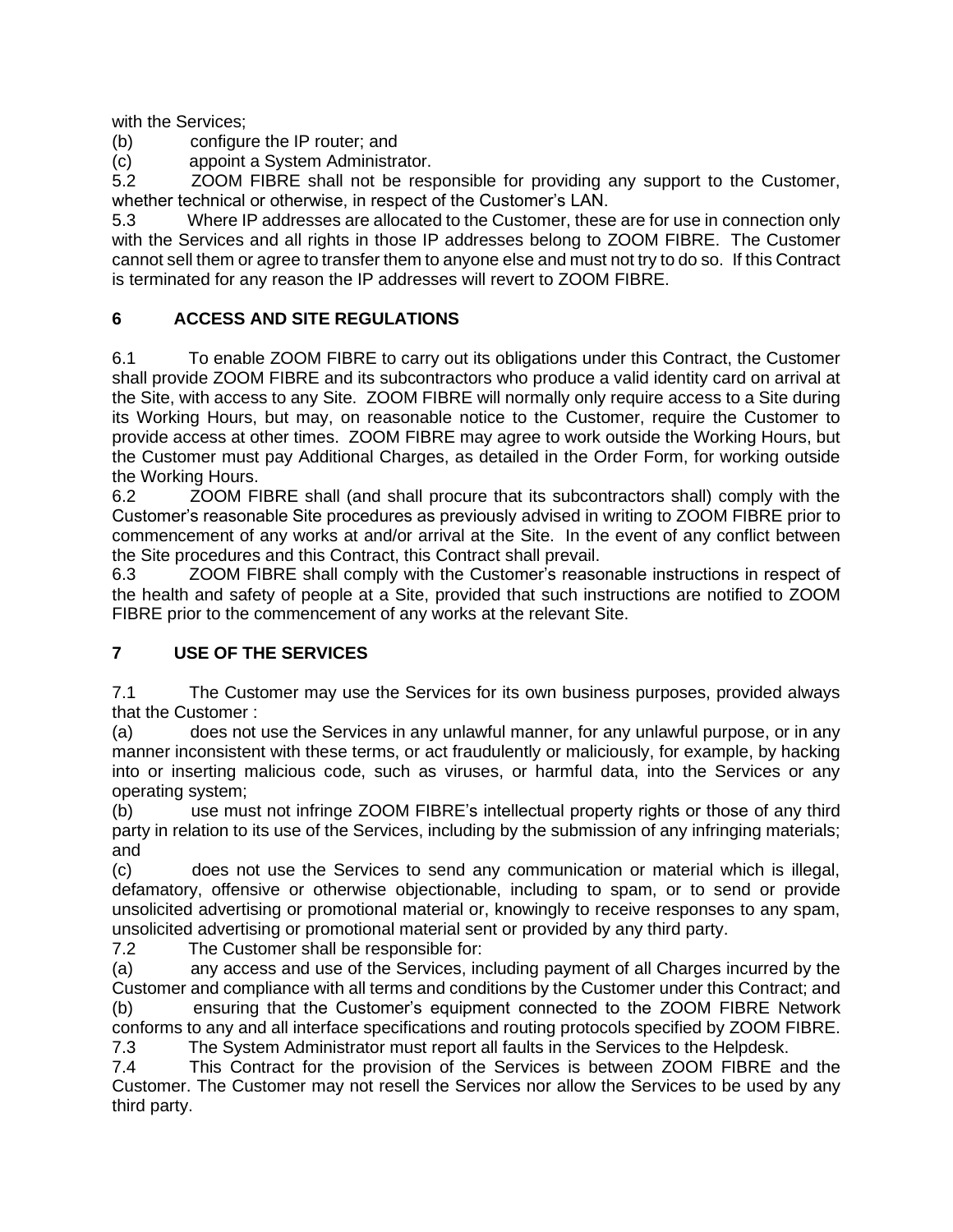7.5 Except as may be otherwise specifically provided under this Contract, the obligations and responsibilities of ZOOM FIBRE under this Contract are solely to the Customer and not to any third party.

7.6 The Customer shall indemnify ZOOM FIBRE against any liabilities or costs arising from: (a) any breach by the Customer of the provisions of this clause 7; and

(b) any and all claims by any third party in connection with the access and use of the Services.

7.7 ZOOM FIBRE does not guarantee total privacy in respect of the Customer's use and access to the Services. The Customer acknowledges and accepts that ZOOM FIBRE may, from time to time, be required to monitor the Customer's use of the Services in response to a request from a governmental body in performing its regulatory or statutory functions.

## **8 INTERNET**

8.1 The Services shall enable the Customer to access the Internet from the Sites.

8.2 The Internet is separate from the Services and use of the Internet is solely at the Customer's risk and its compliance with the relevant terms of use.

8.3 ZOOM FIBRE has no responsibility for any information, software, services or other materials obtained by the Customer using the Internet.

## **9 INTELLECTUAL PROPERTY**

9.1 As between the Parties, ownership of and all intellectual property rights in any operating manuals and associated documentation, materials or data, made available as part of the Services or otherwise generated by or for ZOOM FIBRE in connection with the Services or this Contract (the **"ZOOM FIBRE Intellectual Property"**) will remain the property of ZOOM FIBRE or its licensors.

9.2 ZOOM FIBRE shall grant the Customer a personal, non-transferable and non-exclusive licence for the term of this Contract to use and to permit its Users to use the ZOOM FIBRE Intellectual Property, solely as necessary for receipt of the Services and solely in accordance with the terms of this Contract.

9.3 Neither Party shall acquire any rights to the other Party's Intellectual Property Rights under this Contract, except the limited rights granted under this Contract.

9.4 Neither Party may use any Marks of the other Party without the prior written consent of the other Party.

9.5 ZOOM FIBRE warrants that it has all rights, authorisations and licences required to provide the Services to the Customer.

## **10 INTELLECTUAL PROPERTY INDEMNITIES**

10.1 Subject to clause 10.2, ZOOM FIBRE shall defend, indemnify and hold the Customer harmless against all claims, proceedings and expenses arising from any actual or alleged infringement of any third party's Intellectual Property Rights by reason of ZOOM FIBRE's provision of the Services.

10.2 In the event of an allegation or claim for infringement of any Intellectual Property Rights as referred to in clause 10.1, the Customer shall:

(a) notify ZOOM FIBRE promptly in writing of any allegation of infringement;

(b) make no admission relating to the infringement;

(c) allow ZOOM FIBRE to conduct all negotiations and proceedings and give ZOOM FIBRE all reasonable assistance in doing so (ZOOM FIBRE will pay the Customer's reasonable expenses for such assistance); and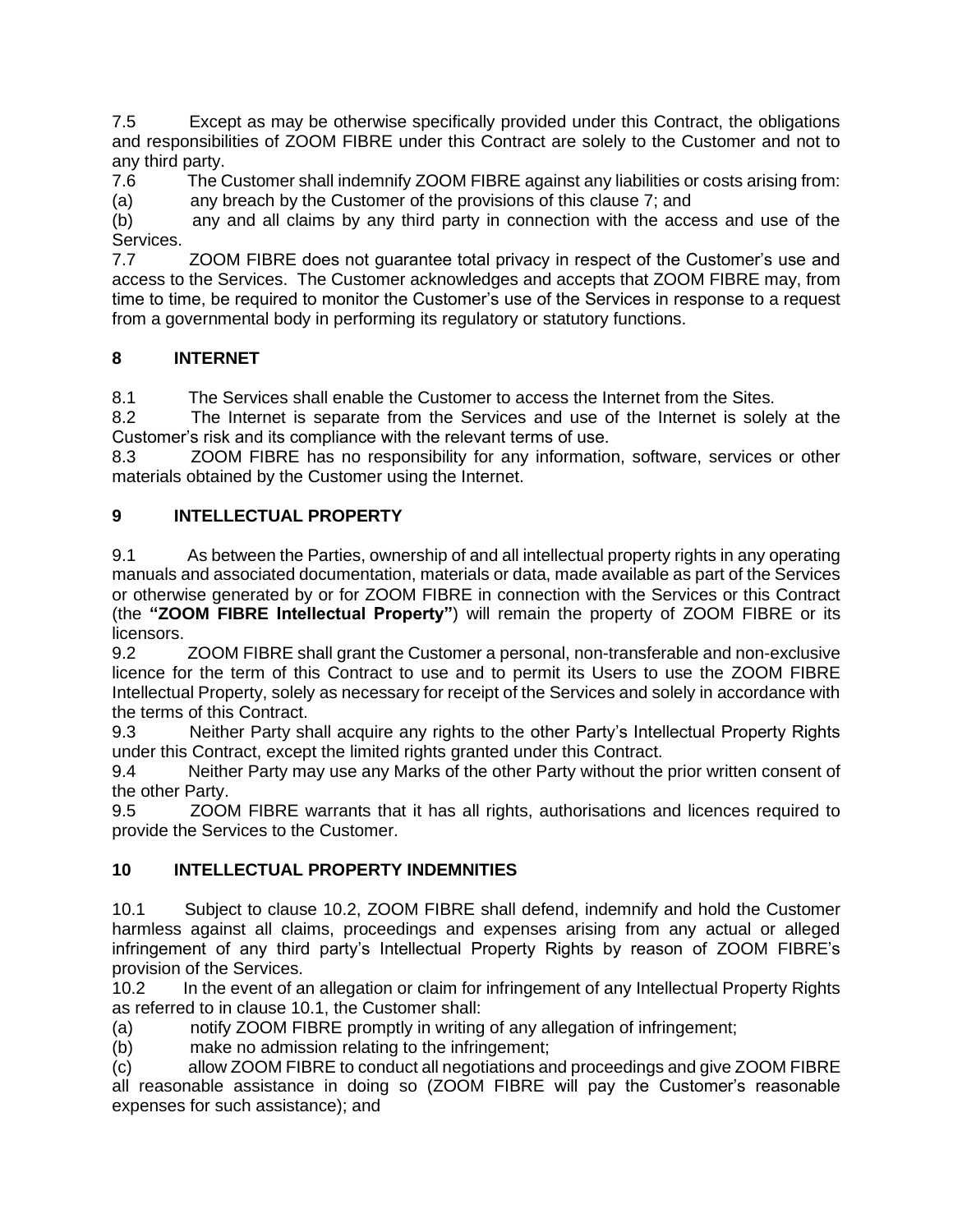(d) allow ZOOM FIBRE to modify or replace the Services, or any item provided as part of the Services, so as to avoid the infringement, provided that the modification or replacement does not materially affect the performance of the Services.

10.3 If the Services become, or ZOOM FIBRE believes they are likely to become, the subject of an allegation or claim for infringement of any Intellectual Property Rights as referred to in clause 10.1, ZOOM FIBRE may, at its sole option and expense:

(a) secure for the Customer a right of continued use; or

(b) modify or replace the Service, as set forth in clause 10.2(d), so that it is no longer infringing.

If neither of those remedies is available to ZOOM FIBRE on reasonable terms, ZOOM FIBRE may notify the Customer and terminate such infringing Services without penalty to the Customer.

10.4 The indemnity and remedies in clauses 10.2 and 10.3 are the sole and exclusive remedies of the Customer for any claim of infringement referred to or made under this clause 10. 10.5 The Customer shall defend, indemnify and hold ZOOM FIBRE harmless against all claims, proceedings and expenses arising from any actual or alleged infringement by a third party that the Customer's or User's Content infringes a third party's Intellectual Property Rights. In the event of any such infringement or alleged infringement the Customer shall (and shall procure that its User shall) immediately cease any activity which gives rise to the infringement or alleged infringement.

10.6 The limitations and exclusions of liability contained in clause 13 (Limitation of Liability) do not apply to matters set out in this clause 10.

## **11 CONFIDENTIALITY**

11.1 Each Party shall:

(a) keep in confidence any Confidential Information of the other Party obtained under this Contract; and

(b) not disclose the Confidential Information of the other Party to any person (other than their employees or professional advisers) without the written consent of the other Party.

11.2 This clause 11 shall not apply to any Confidential Information that the Party that wishes to disclose can show:

(a) has been published other than through a breach of this Contract;

(b) is lawfully in the possession of the receiving Party before the disclosure of the Confidential Information under this Contract took place;

(c) was obtained from a third party who is free to disclose it; and

(d) is required to be disclosed under any applicable law or by order or a court or governmental body. In such event, the Party shall notify the other Party in writing of such disclosure.

11.3 This clause 11 will remain in effect for two (2) years after the expiry or termination of this Contract.

## **12 CHARGES AND DEPOSITS**

12.1 The Charges for the Services shall commence on the Operational Services Date and are fixed for the Minimum Term. At any time after the Minimum Term, ZOOM FIBRE may increase the Charges on one (1) months' prior written notice. In the event the Customer objects to any such increase, the Customer shall have the right to terminate this Contract by providing a minimum of thirty (30) days' prior written notice.

12.2 All Charges are exclusive of VAT and taxes and shall be calculated in accordance with the Order Form and details relating to the Customer's use of the Services recorded by ZOOM FIBRE. ZOOM FIBRE will add all applicable VAT and taxes to ZOOM FIBRE's invoices as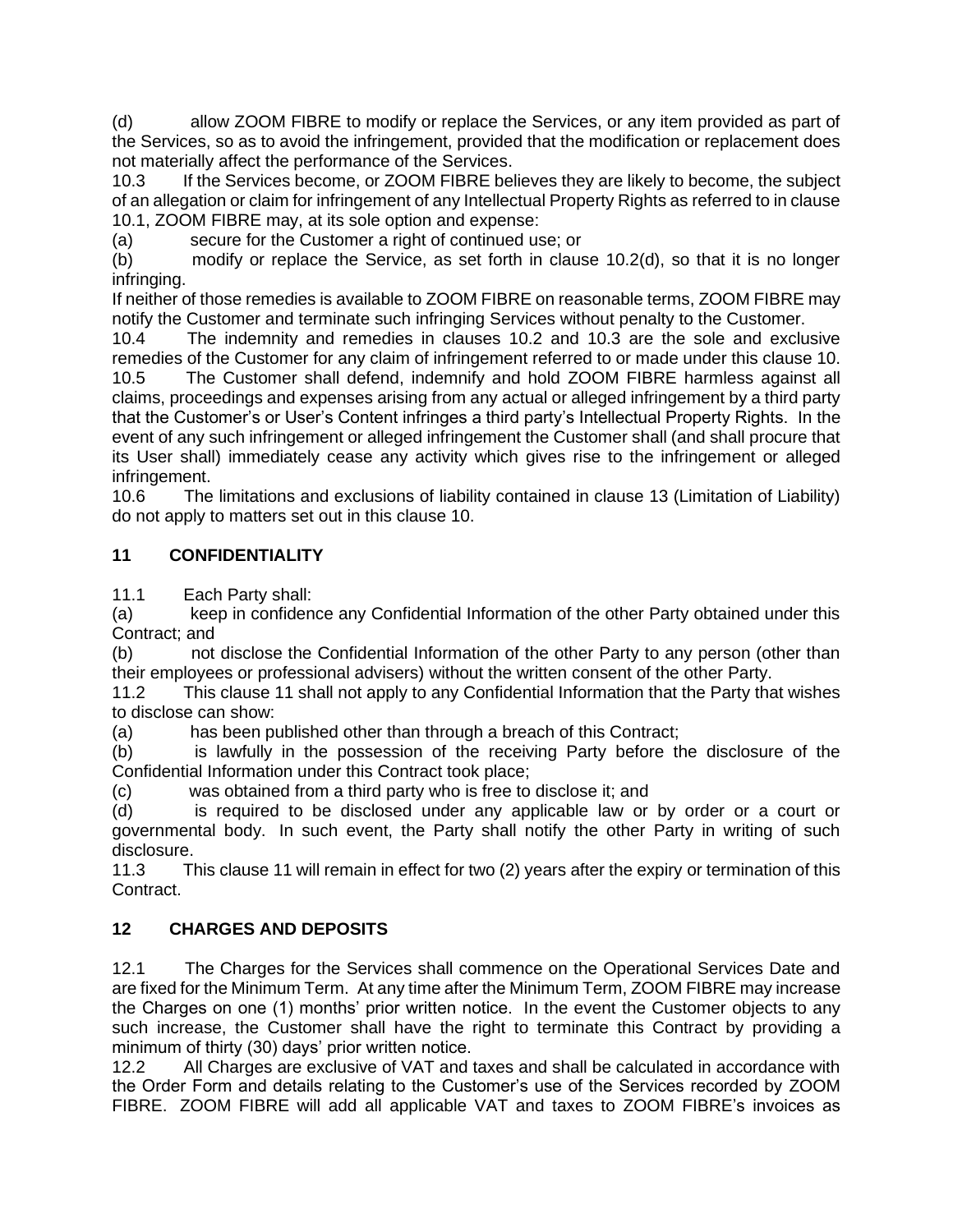appropriate.

12.3 The Customer shall pay:

(a) the Service Charges monthly in advance;

(b) any Additional Service Charges, within twenty (20) days of the date of ZOOM FIBRE's invoice

12.4 ZOOM FIBRE may charge daily interest on late payments at a rate equal to three percent (3%) per annum above the base-lending rate of Barclays Bank plc.

12.5 The Customer acknowledges that the Customer may be subject to ZOOM FIBRE's credit vetting procedures and that ZOOM FIBRE may, at any time, require the Customer to pay a deposit or provide a guarantee as security for payment of future invoices for the Services.

## **13 LIMITATION OF LIABILITY**

13.1 Neither Party excludes or restricts in any way its liability for:

(a) death or personal injury resulting from its negligence;

(b) fraud or fraudulent misrepresentation; or

(c) any liability which cannot be legally excluded or limited.

13.2 Subject to clause 13.1, ZOOM FIBRE is not liable (whether in contract, tort (including negligence or breach of statutory duty), misrepresentation or otherwise in connection with this Contract or an Order Form for any:

(a) any loss of profits, business contracts, anticipated savings, goodwill, or revenue in each case (whether direct or indirect);

(b) any loss or corruption or destruction of data (whether direct or indirect); and/or

(c) any special, indirect or consequential loss or damage howsoever arising, whether or not ZOOM FIBRE was advised in advance of the possibility of such loss or damage.

13.3 Subject to clauses 13.1, 13.2 and 13.4, each Party's total liability to the other Party in contract, tort (including negligence or breach of statutory duty), misrepresentation or otherwise in connection with this Contract or an Order Form in each Contract Year shall not exceed 100% of the Charges paid or payable in the Contract Year in which the claim arose.

13.4 Nothing in this clause 13 shall limit the Customer's obligation to pay the Charges due under this Contract.

#### **14 FORCE MAJEURE**

14.1 Neither Party will be liable for performance of its obligations that are delayed or prevented due to an event which is unpredictable, unforeseeable, irresistible and beyond the Parties' reasonable control, such as any extreme or severe weather, flood, landslide, earthquake, storm, lightning, fire, subsidence, epidemic, acts of terrorism, outbreak of military hostilities (whether or not war is declared), riots, explosions, strikes or other labour unrest, civil disturbance, sabotage, expropriation by governmental authorities or other act or any event that is outside the reasonable control of the affected Party (a **"Force Majeure Event"**).

14.2 In the event of:

(a) a refusal or delay by a third person to supply a telecommunications service to ZOOM FIBRE and where there is no alternative services available at reasonable cost; or

(b) ZOOM FIBRE being prevented by restrictions of a legal or regulatory nature from supplying the Service,

ZOOM FIBRE will have no liability to the Customer for failure to supply the Service.

14.3 If any of the events detailed in clauses 14.1 and 14.2 continue for more than thirty (30) days, either Party may serve notice on the other terminating the affected part of the Service, without liability to the other Party.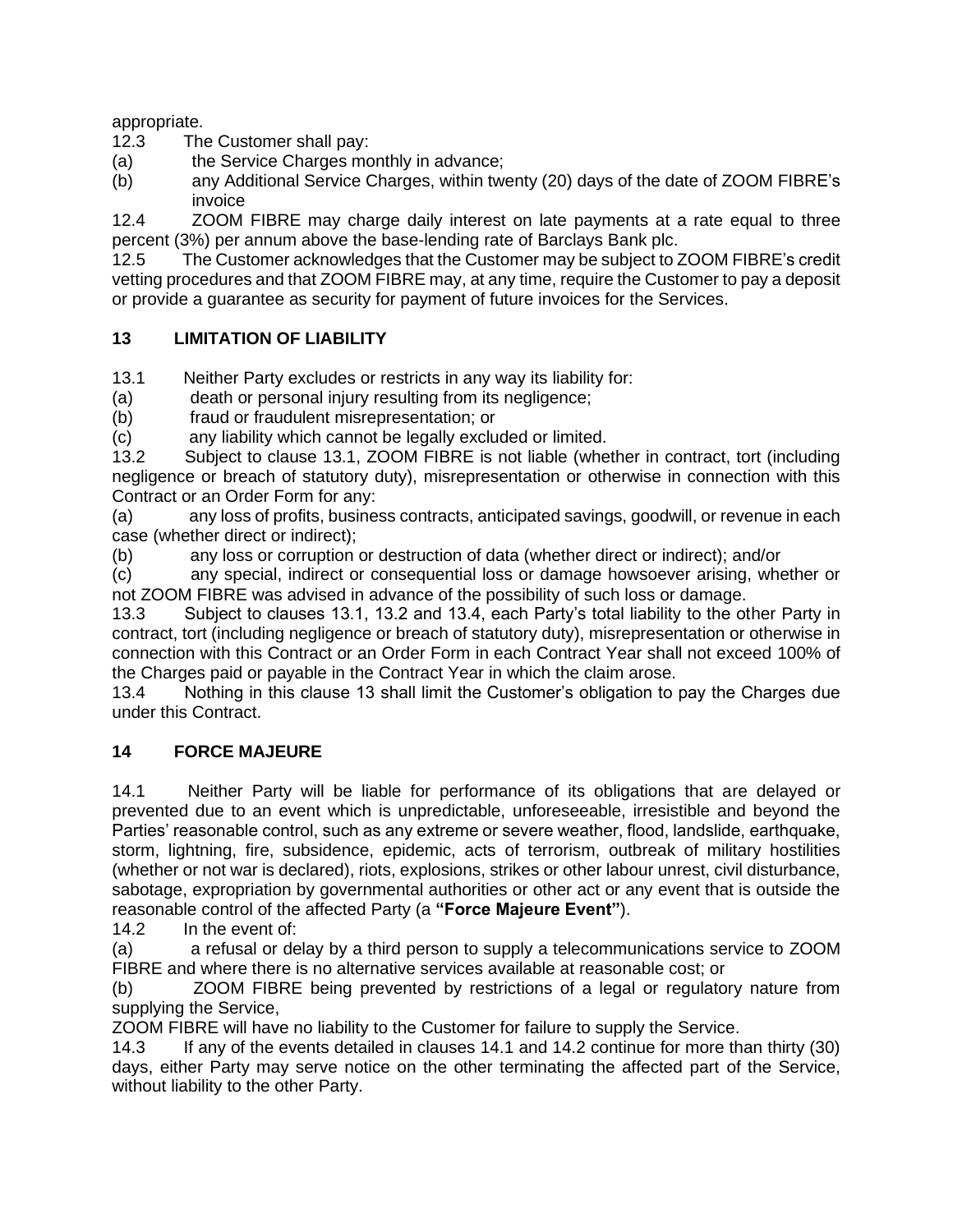## **15 TERMINATION**

15.1 Either Party may terminate this Contract immediately on notice if the other Party:

(a) commits a material breach of this Contract, which is capable of remedy, and fails to remedy the material breach within thirty (30) calendar days of receipt of a written notice from the other Party;

(b) commits a material breach of this Contract which cannot be remedied; or

(c) becomes insolvent, for makes any arrangement or composition with or assignment for the benefit of their creditors, or if it goes into either voluntary (otherwise than for reconstruction or amalgamation) or compulsory liquidation or a receiver or administrator is appointed over its assets.

15.2 In addition to its rights under clause 15.1, the Customer may terminate this Contract in accordance with the provisions of:

(a) clause 2.2 (Commencement and Duration of this Contract);

(b) clause 12.1 (Charges and Deposits); and

(c) clause 17.2 (Variation).

15.3 In addition to its rights under clause 15.1, ZOOM FIBRE may terminate this Contract at any time without payment of compensation or damages to the Customer on six (6) months' prior written notice to the Customer.

15.4 If ZOOM FIBRE is entitled to terminate this Contract under clause 15.1(a) or 15.1(b), ZOOM FIBRE may at its sole discretion elect to suspend the Services, on giving prior notice to the Customer, where practicable. Any suspension of the Services by ZOOM FIBRE in accordance with this clause 15.4 shall be without prejudice to its termination rights.

15.5 Without prejudice to ZOOM FIBRE's other rights and remedies, if this Contract terminates before expiry of its Committed Period or Renewal Term on account of a breach by the Customer, then the Customer shall be liable to pay, by way of compensation, the following termination Charges (excluding VAT):

(a) the Connection Charge if the Customer has not already paid it;

(b) the complete Service Charge for the remainder of the Committed Period or Renewal Term.

## **16 CONSEQUENCES OF TERMINATION**

16.1 The termination or expiry of this Contract will be without prejudice to the rights and remedies of either Party which may have accrued up to the date of termination.

16.2 On termination of this Contract for any reason whatsoever:

(a) the relationship of the Parties will cease and any rights or licences granted under or pursuant to this Contract will cease to have effect save as (and to the extent) expressly provided for in this clause 16;

(b) any provision which expressly or by implication is intended to come into or remain in force on or after termination will continue in full force and effect;

(c) the Customer shall permit ZOOM FIBRE to enter the Site to remove the ZOOM FIBRE Equipment from the Site;

(d) subject to clause 16.2(e) each of the Parties shall immediately return to the other Party (or, if the other Party so requests by notice in writing, destroy) all of the other Party's property in its possession at the date of termination, including all of its Confidential Information, together with all copies of such Confidential Information and shall certify that it has done so, and shall make no further use of such Confidential Information;

(e) if a Party is required by any law, regulation or government or regulatory body to retain any documents or materials which it would otherwise be required to return or destroy by clause 16.2(d), it shall notify the other Party in writing of such retention, giving details of the documents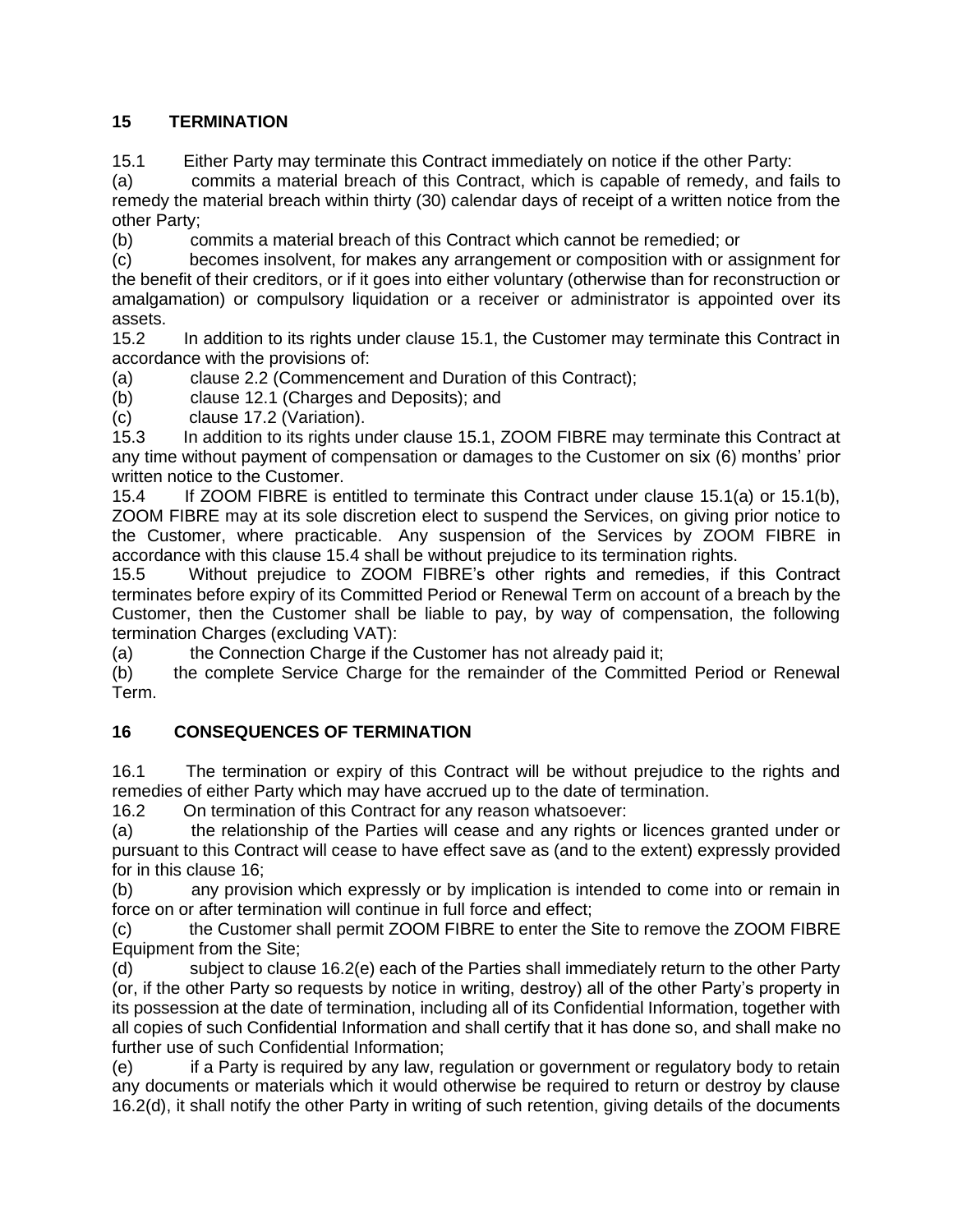or materials that it must retain; and

(f) ZOOM FIBRE may submit invoices for any Services that it has supplied but for which no invoice has previously been submitted, and the Customer shall pay these invoices immediately on receipt.

## **17 VARIATION**

17.1 This Contract or any part of it (including the Order Form), shall not be amended, modified or supplemented except by a formal variation in writing signed by authorised representatives of both Parties and with reference to this clause 17.

17.2 Where any amendment, modification and/or supplement to this Contract shall, in ZOOM FIBRE's reasonable opinion, be of material detriment to the Customer, ZOOM FIBRE shall provide the Customer at least one (1) months' prior written notice. In the event the Customer objects to any such amendment, modification and/or supplement, the Customer shall have the right to terminate this Contract by providing a minimum of thirty (30) days' prior written notice.

## **18 TRANSFER OF RIGHTS AND OBLIGATIONS**

18.1 ZOOM FIBRE reserves the right to assign ZOOM FIBRE all or part of the Contract at any time to any Group Company of ZOOM FIBRE which can sufficiently execute the obligations of ZOOM FIBRE under this Contract, subject to providing the Customer with prior written notice of such assignment. Any other assignment requires the prior written agreement of the Customer, which will not be unreasonably withheld.

18.2 This Contract will be binding on, and inure to the benefit of, the Parties and their successors and permitted assignments.

18.3 ZOOM FIBRE may subcontract the performance of any of its obligations under this Contract without the consent of the Customer. Any subcontracting by ZOOM FIBRE shall not relieve ZOOM FIBRE from any of its obligations to the Customer under this Contract. The Customer agrees and understands that it may need to interact directly with a subcontractor for ordering, provisioning or maintaining the subcontracted Services.

## **19 DATA PROTECTION**

19.1 If either Party discloses to the other any personal data relating to any individual for the purpose of controlling or processing such data, the disclosing party undertakes that it has prior obtained the necessary consent from the relevant individuals or ensure that it otherwise has the right under the Data Protection Act 2018 or other relevant local data protection laws and regulations to provide such data to the receiving party.

## **20 NOTICES**

20.1 All notices given under this Contract shall be in writing, sent by prepaid post, personal delivery or email to the addresses below.

(a) To ZOOM FIBRE LIMITED:

(i) Post: at the address of ZOOM FIBRE's registered office shown on the Order Form and addressed to the CEO of ZOOM FIBRE LIMITED;

(ii) Email: support@zoom.net.uk or any alternative address that ZOOM FIBRE notifies to the Customer.

(b) To the Customer:

(i) Post: at the Customer's registered office address shown on the Order Form;